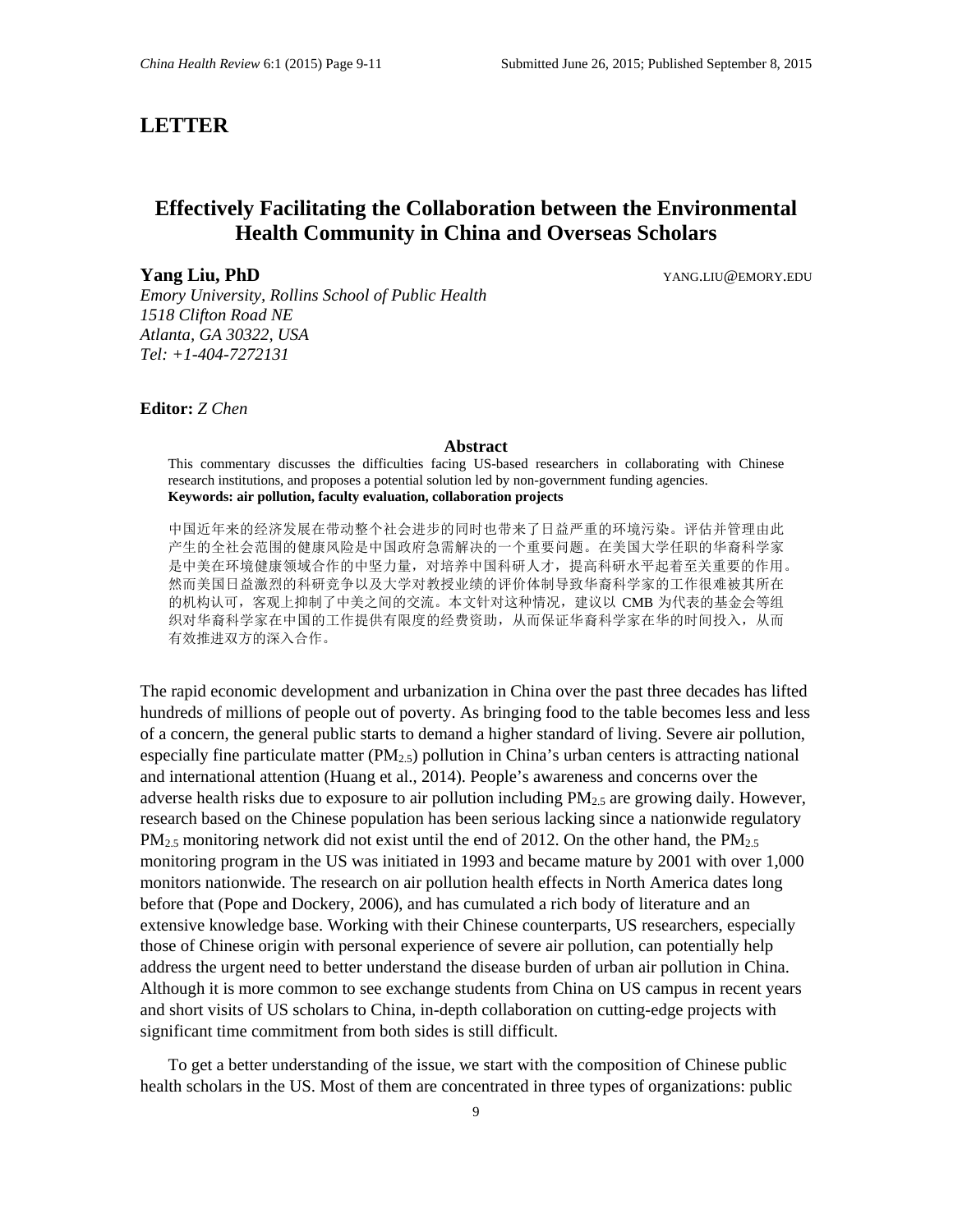and private universities and research institutions, the private sector, and government agencies such as the National Institutes of Health and the Centers for Disease Control and Prevention. Civil servants in federal and state governments are often subject to various regulations limiting their commitment to research collaboration beyond their agency mandates. Researchers in the private sector may not have the freedom to work with Chinese partners unless such opportunities can bring profit to their employers. Members of academic faculty do have the flexibility to engage in long-term collaboration and capacity building with Chinese partners. However, a major hurdle lies in the path to active and effective China-US collaboration. This has to do with how major American universities evaluate the performance of their faculty.

Among the three aspects of faculty evaluation, research outweighs teaching and service in most cases. The two primary indicators of research performance, i.e., peer-reviewed publications and extramural funding, are closely connected. A research group cannot maintain its productivity without sufficient funding support. In addition, many schools of public health in the US are operated under the "soft money" business model, in which faculty salary is partially supported by research grants. For example, as a top-ranking program, the Rollins School of Public Health at Emory University expects its tenure-track faculty in Environmental Health to support 75% of their salary with external funding (percentages vary by department) in addition to supporting their students and research staff. In "hard money" schools such as the public universities with financial support from state governments, faculty members are responsible for their summer salary. However, many programs expect their faculty to bring in additional funding to support administrative staff. According to the NIH Data Book (NIH, 2015), the NIH appropriations in 1995 constant dollars have seen a 21% decrease from \$21,080M in 2003 to \$16,366M in 2015. The average success rate of all NIH research grants has slipped from its peak of 32% in 2000 to 19% in 2014 due to a shrinking budget and growing number of grant proposals. On one hand, capacity building in China through teaching and research is highly effective in developing a strong domestic research community, but it adds little value to a grant proposal submitted to US state and federal funding agencies. Funding from the Chinese government can only subsidize a small portion of research expenses, often in the form of domestic travel cost. Together, the work of an US-based scholar in China is typically viewed as voluntary as it benefits the individual scholar much more than his/her home institution. Consequently, such "personal interest" is rarely reflected positively in the scholar's performance evaluation. The increasingly competitive funding climate and discouragement from the university management generate a nontrivial pull on all university faculty with an active research portfolio from seriously collaborating with their Chinese counterparts.

On the other hand, although the Chinese government has dramatically increased its investments in programs to attract international talent, these programs do not serve active USbased experts effectively. For example, a well-known, high-profile expert recruitment program is the "1000 Talents Plan" started in 2008. It is designed mainly to attract high level scholars and entrepreneurs of Chinese heritage to work in the mainland. By early 2014, this program has attracted more than 4,000 people. Local government followed suit with similar programs to attract international scholars at various stages of their career to work in China. As David Zweig noted in a *New York Times* article on January 21, 2013, "Entrepreneurs are much more willing to move back permanently; the academics and scientists in the program prefer short term visits and are reluctant to sail to China with all their belongings."

[\(http://www.nytimes.com/roomfordebate/2013/01/21/the-effects-of-chinas-push-for-](http://www.nytimes.com/roomfordebate/2013/01/21/the-effects-of-chinas-push-for-education/luring-back-the-chinese-who-study-abroad)